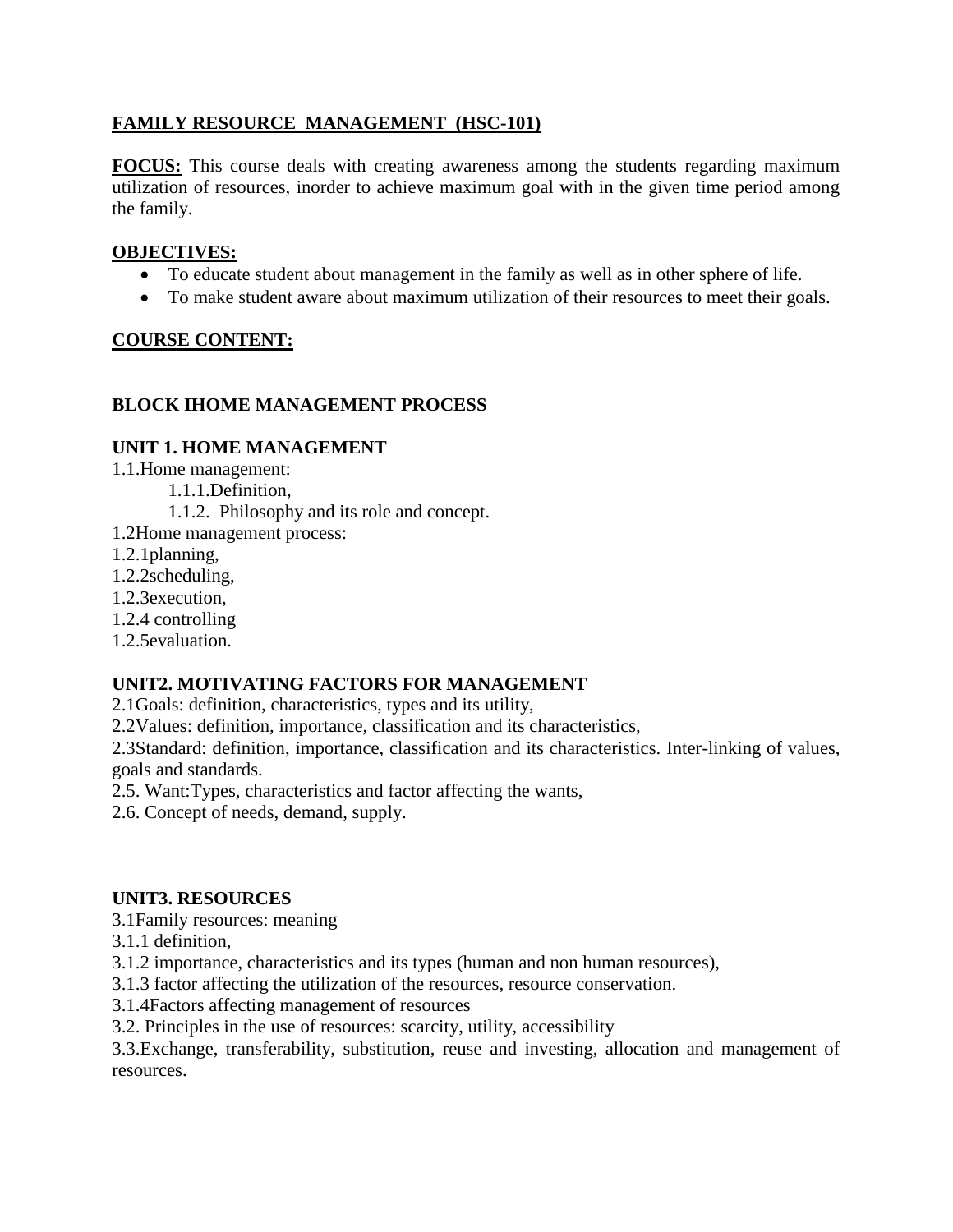## **UNIT4. TIME AND ENERGY RESOURCES**

4.1Time as a resource-time orientation and perception; time demand during different stages of family life cycle

4.2 Effective time management; leisure time, value and bases for time plans;

4.2.1Factors to be considered in making time and activity plan.

4.3 Energy as resource: relation of energy to the stages of family life cycle;

4.3.1.Efforts used in home making activities; household task classified by energy costs;

4.4 Factors affecting energy consumption, forms and effects of fatigue; work simplification applied in home.

# **UNIT5. DECISION**

5.1 Decision making by individuals and households;

5.1.1. Role,

5.1.2scope,

5.1.3.purpose andfactors motivating for decision-making,

5.2.Classification: technical, economic, social, legal and political decision; routine, programmed and impulsive; linking of decisions;

5.3.Decision styles.

5.4.Decision making process,

5.5.Decision conflict.

# **BLOCK II MONEY MANAGEMENT**

# **UNIT 6. FINANCIAL MANAGEMENT**

- 6.1. Financial management: its
- 6.1.1 purpose,
- 6.1.2objectives,
- 6.1.3.goals**,**

6.2Financial planning:

6.2.1.definition,

6.2.2.bases, phases, purpose, aspects and viable financial planning.

6.3Financial spending plan:

- 6.3.1.definition,
- 6.3.2.development procedure,
- 6.3.3.income profiles,
- 6.3.4methods of handling money,
- 6.3.5family life stages and use of money.
- 6.4 Record keeping:
- 6.4.1Definition,
- 6.4.2 Importance,
- 6.4.3Types andadvantages of household records.
- 6.5.Account keeping,
- 6.5.1. Importance,
- 6.5.2Types,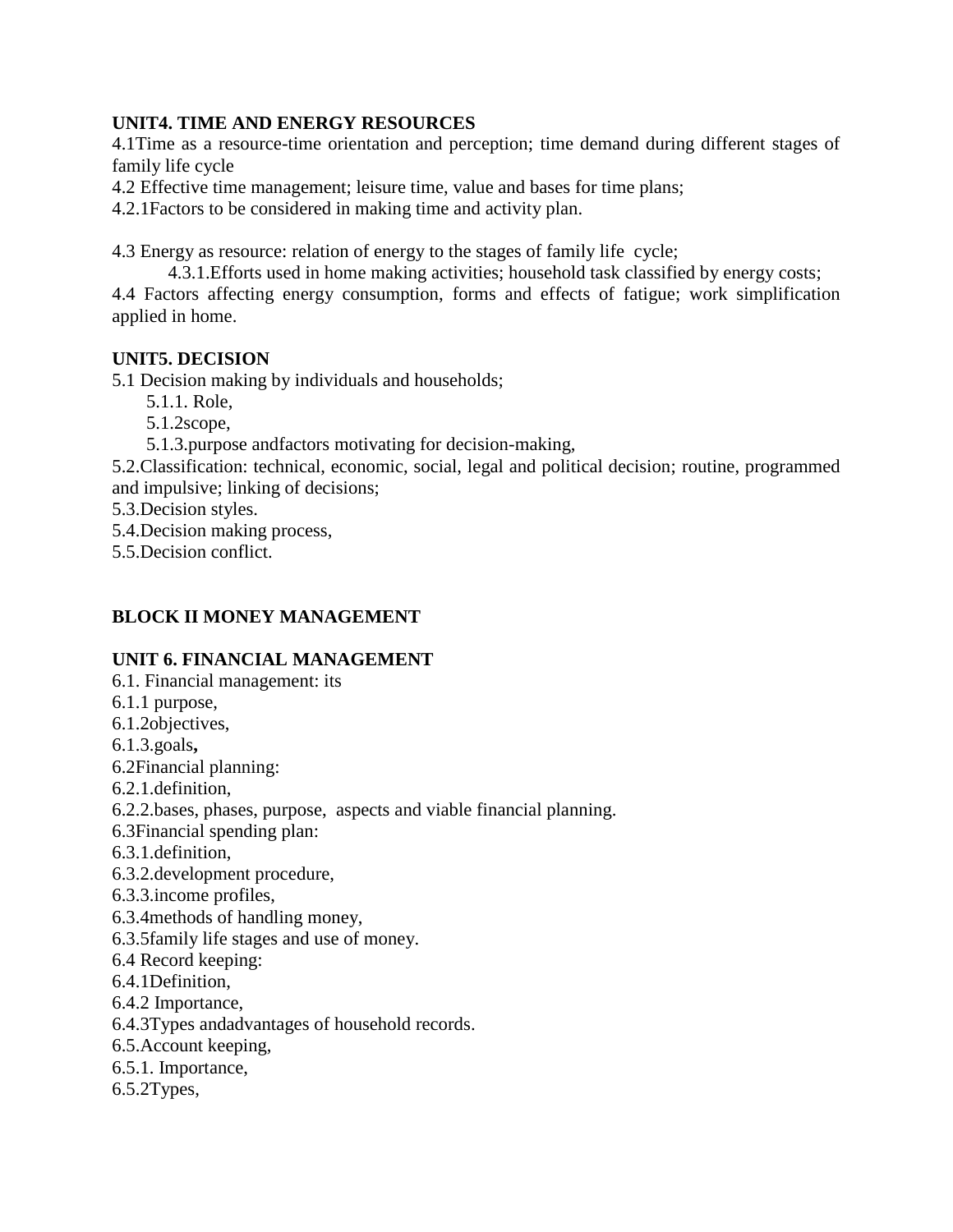6.5.3guidelines and criteria for evaluating accounting system.

#### **UNIT 7. BUDGET**

7.1Budget:

- 7.1Definition,
- 7.1.1Importance,
- 7.1.2.Types,
- 7.1.3.Steps,
- 7.1.4 Characteristics of good budget, misconceptions
- 7.2.Income:
- 7.2.1 Definition,
- 7.2.2. Characteristics,
- 7.2.3. Types. Planning and methods of handling
- 7.3. Budget:
- 7.3.1Definition,
- 7.3.2.Importance,
- 7.3.3Types and household budget.
- 7.3.4 Problems and factors affecting budget.

## **UNIT 8. SAVING**

8.1 Credit :

8.1.1Definition,

- 8.1.2. Bases,
- 8.1.3.Reasons,
- 8.1.4. Advantages anddrawbacks;
- 8.2 legal credit instruments; sources of consumercredits;
- 8.3points to be considered before borrowing.

8.4Saving:

- 8.4.1objectives,
- 8.4.2 types
	- 8.4.3 Saving institutions.
- 8.5Investment:

8.5.1 objectives,

8.5.2types of investments,

8.5.3 Test and principles of investment.

## **UNIT 9. TAXATION**

#### 9.1Taxation:

- 9.1.1.objectives,
- 9.1.2.characteristics,
- 9.1.3classification,

9.1.4.advantages and disadvantage of each; principles of sound taxation systems.

## **BLOCK III: CONSUMERISM AND CONSUMER PROTECTION**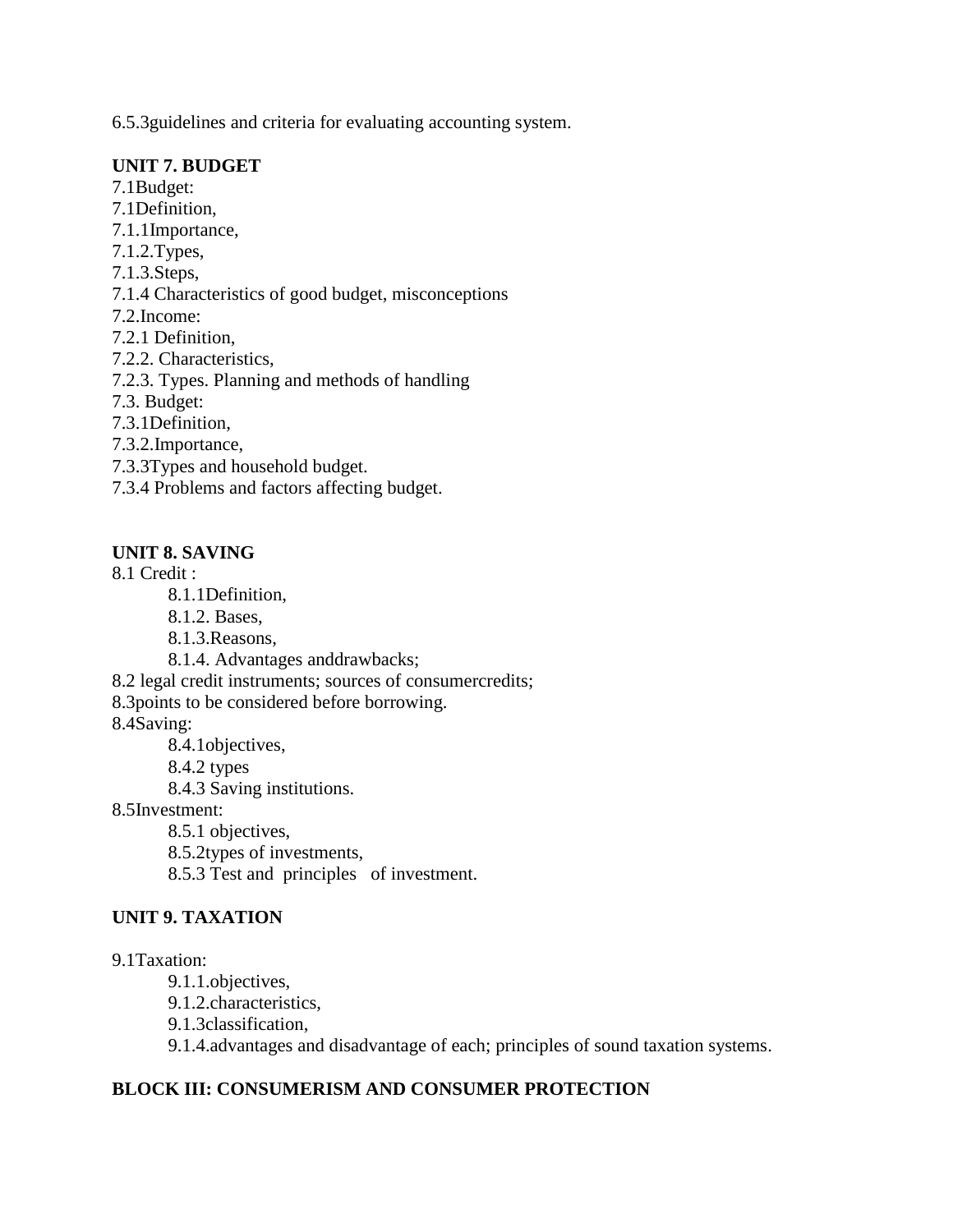#### **UNIT 10. CONSUMER**

10.1.Definition of consumer,

10.2.rural vs. urban consumer,

10.3characteristics and problems,

10.4 Consumer rights and responsibilities in today's world.

10.5 Consumer's information environment and mass media:

10.6Different sales promotion techniques.

10.6.1.Objectives,

10.6.2. merits and demerits and

10.6.3.media ofadvertisement.

## **UNIT 11. CONSUMER PROTECTION**

11.1 History of consumer movement

11.1.1factors encouraging consumer movement in India.

11.2.Consumer protection and

11.3. Govt. legislation-Act and orders.

11.4.Govt. and NGO for consumer protection and welfare

# **BLOCK III: HOUSEHOLD: CARE AND USAGE**

## **UNIT 12. CARE OF HOUSEHOLD**

12.1.Care of house (daily and periodical basis),

12.1sanitation and control of pests,

12.2 cleaning of household equipments (glassware, china ware, silver, brass, bamboo, cane and etc), cleaning of furniture

## **UNIT 13.INTRODUCTION TO HOUSEHOLD EQUIPMENTS**

13.1 Household equipment,

13.1.1Importance and

13.1.2 Role of equipment in relation **to** work in the home/farm and production centers.

13.2 Impact of equipment on the family resources management

13.2.1Meaning,

13.2.2 Classification – in terms of a) Cleaning, Food processing, Laundry equipment's and Equipment for personal care and recreation. b) Electrical and non- electrical.

13.3.Importance of various Household Equipments in conserving time, energy and money.

## **UNIT 14.MATERIAL USED FOR HOUSEHOLD EQUIPMENTS**

14.1 Base material – Aluminium, Iron, Steel, Copper, Glass, Plastic,

14.2 Finishes – Mechanical,

14.3 Applied Insulating material – Mica, Fiberglass, Fiberwool, Mineral wool, Plastic, Foam. 14.4 Operarational principle use and care of few electrical and non electrical equipment mainly used in home.

## **Suggested readings**